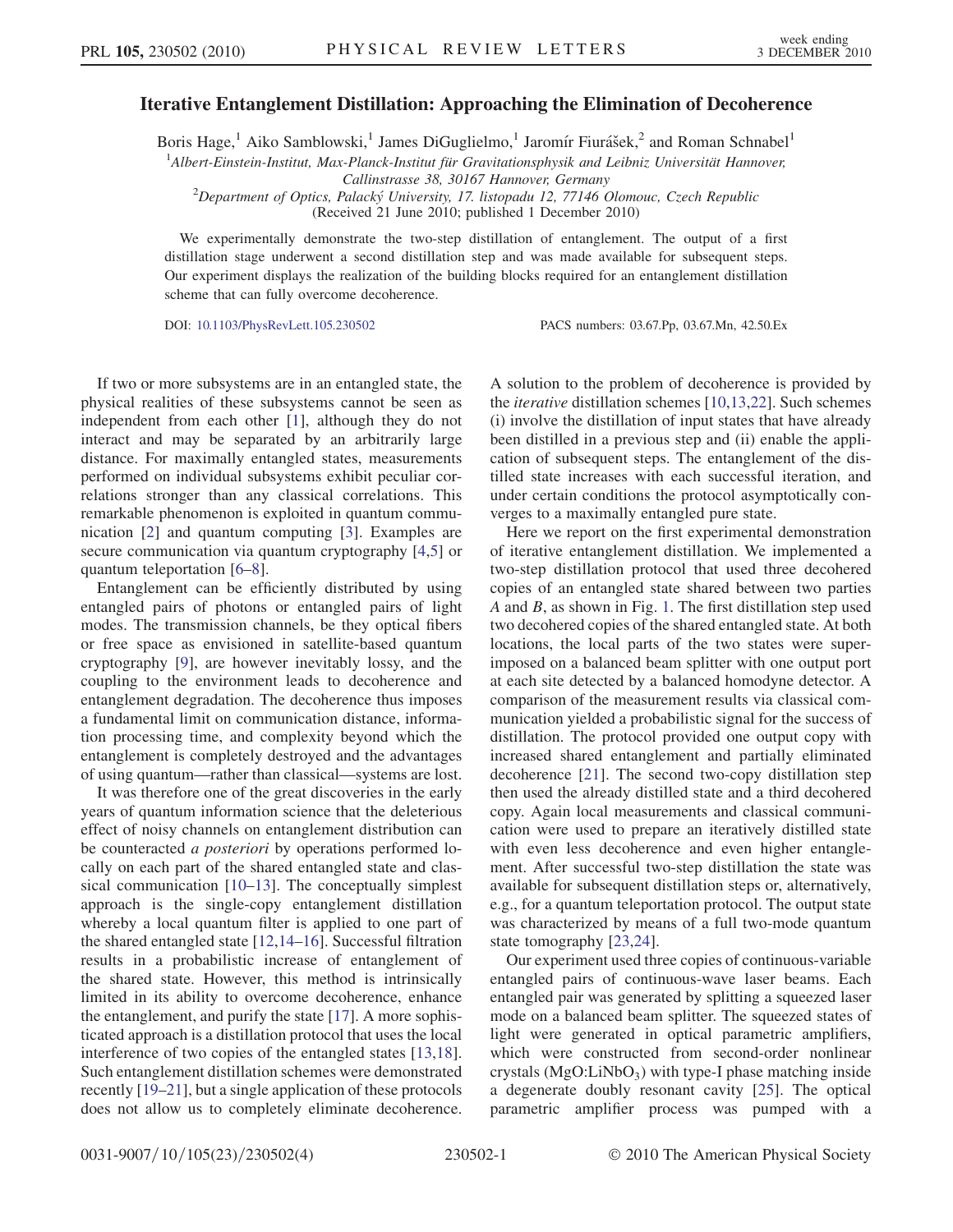<span id="page-1-0"></span>

FIG. 1 (color online). Schematic of the experiment. The iterative three-copy distillation was demonstrated in the following way. When the entangled states of light left the source, they decohered due to phase fluctuations from coupling to the environment. Before they completely lost their entanglement, a first two-copy distillation protocol was realized by selecting states with low decoherence and strong entanglement by means of local measurements and classical communication. From the already distilled states, another subsequent two-copy distillation step further counteracted decoherence. For an infinite number of two-copy distillation steps, decoherence can be fully overcome.

frequency-doubled laser beam at 532 nm originating from a monolithic solid state laser (Nd:YAG) operating at 1064 nm. All three optical parametric amplifier outputs showed about 5 dB of squeezing and 9 dB of antisqueezing at modulation frequencies ranging from 5 to 15 MHz.

All three entangled pairs generated were distributed to two locations  $A$  and  $B$  and were intentionally exposed to independent random phase fluctuations which led to decoherence, de-Gaussification, and a degradation of the entanglement and the state purity [[26](#page-3-21)]. In our experiment the phases of each of the six light fields involved were individually diffused by piezoactuated phase shifters driven by Gaussian quasirandom voltages that were generated by a personal computer sound card. Random phase fluctuations are a rather natural decoherence source, which produces non-Gaussian statistics of the states. This non-Gaussian property of phase noise allowed us to use Gaussian operations within our iterative distillation steps [\[13](#page-3-9)[,18\]](#page-3-14). Note that for a purely Gaussian framework a no-go theorem for distillation applies [\[27,](#page-3-22)[28\]](#page-3-23). The local operations and quantum measurements in our iterative distillation experiment involved the interference of 16 laser beams on eight beam splitters. Four beam splitters were required to pairwise interfere the distributed parts of the three entangled copies for the two distillation steps. Those in the first stage were balanced, while those in the second stage provided a 2:1 power transmittance: reflectance ratio. Another four beam splitters were integral parts of the four balanced homodyne detectors (BHDs) which are shown in Fig. [1](#page-1-0). In the BHDs the beam splitters were used to generate an interference signal with a local oscillator beam, which then provided the local quantum measurements. Another two beam splitters were used in two more BHDs that were placed in the output ports of our setup (not shown in Fig. [1\)](#page-1-0) in order to independently verify and characterize our distillation protocol by means of a full quantum tomography on the distilled outputs at A and B. The fringe contrasts achieved at the BHDs and at the distillation stages were between 97% and 99%. An important aspect of our experiment was the simultaneous phase control of the two-times ten laser beam inputs to the beam splitters mentioned. In order to generate error signals for the inphase interference at the distillation stages, small fractions (3%) of the beams were tapped in front of the balanced homodyne detectors in the distillation stages.

The ''go'' signal for successful iterative distillation in our experiment required (positive) trigger signals from both of the distillation stages. In each stage a trigger signal was generated from two BHDs' amplitude quadrature measurements  $X_{A1}$ ,  $X_{B1}$  and  $X_{A2}$ ,  $X_{B2}$ , respectively (Fig. [1\)](#page-1-0). This provided information about how likely it was to have better than average entanglement on the second unmeasured output of the preceding distillation beam splitter, as shown in Refs. [[18](#page-3-14)[,21](#page-3-16)]. Successful iterative distillation was indicated if simultaneously  $|X_{A1} - X_{B1}| < Q$ and  $|X_{A2} - X_{B2}| < Q$ , where Q is a fixed but variable threshold. The lower the threshold was, the stronger the distillation and purification effect was and the lower the total distillation yield became.

In order to completely characterize the distillation protocol, we performed a full tomographic reconstruction of the iteratively distilled states at the output ports of the experiment for several different values of the trigger thresholds. The elements of two-mode density matrix in the Fock state basis  $\rho_{nklm} = \langle nk|\hat{\rho}|lm\rangle$  were obtained by averaging the appropriate pattern functions  $S_{nk}^{lm}$  over the recorded homodyne data [\[23](#page-3-18)[,24\]](#page-3-19). Since the magnitude of the matrix elements decays rapidly for higher photon numbers, the reconstruction was truncated for  $\{n, k, l, m\} \ge 5$ . Figure [2](#page-2-0)<br>presents the result of our work derived from our tomograpresents the result of our work derived from our tomography data and illustrates that our iterative distillation protocol increases the entanglement and purity and outperforms the corresponding single-step distillation protocol. We plotted the logarithmic negativity (a), the purity (b), and the total variance (c), respectively, versus the trigger threshold value. The latter was kept equal in both stages since our explicit data analysis showed that the best performance is generally achieved if the threshold values of both stages are the same. Our measurement data are given as a solid line including their error bars dominated by sample statistics.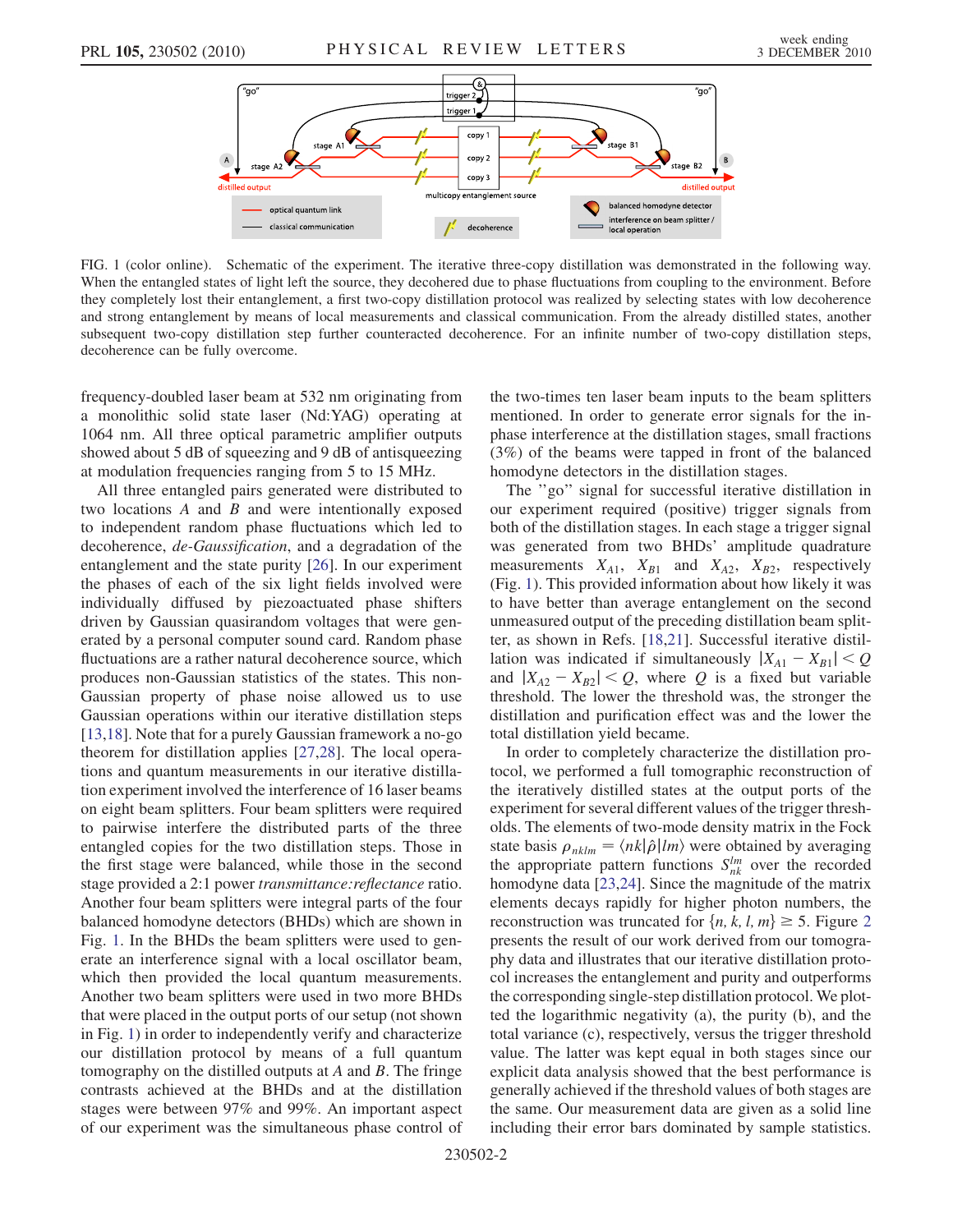<span id="page-2-0"></span>

<span id="page-2-1"></span>FIG. 2 (color online). Experimental data are given as solid lines including error bars. (a)–(c) show the logarithmic negativity, purity, and the total variance of the distilled states versus trigger threshold applied to both distillation stages. The short-dashed lines show the result of Monte Carlo simulations with the exact parameters of the experiment. Note that the error bars of the simulation (not shown) have the same magnitude as those of the measurement data, because both are dominated by the statistics of the sample number of  $3 \times 10^5$  for each of 10<sup>2</sup> tomography slices. The dotted lines represent the numerical simulation for the corresponding single-step twocopy protocol assuming exactly the same experimental parameters. The long-dashed lines represent the values before the decoherence, i.e., without any phase noise. The dot-dashed lines characterize the decohered input states before the distillation stages. All three quantities are improved by the distillation beyond their respective values for the input states. The iterative distillation outperforms the corresponding single-step protocol.

A precise Monte Carlo simulation of our experimental setting is given as a short-dashed line. Our model reproduces the measurement very well. Since the same sample size was used, the size of the statistical fluctuations also corresponded to the measurement error bars. The comparison with the corresponding single-stage distillation protocol is again given as a precise numerical simulation (dotted line). Note that a comparison with experimental data from a single-stage distillation protocol would be less accurate since a complete rearrangement of the experiment was necessary. The long-dashed lines characterize the initially prepared states without phase noise. The dot-dashed lines display the impact of the intentional phase diffusion. Note that the mixing of the input copies in the distillation stages further lowered the logarithmic negativity and the purity (see the left end of the individual figures).

The logarithmic negativity  $E_n$  as given in Fig. [2\(a\)](#page-2-1) is a computable entanglement measure [\[29\]](#page-3-24) and the presence of entanglement is certified if  $E_n > 0$ . Figure [2\(a\)](#page-2-1) shows that the entanglement of the distilled states increased with lower (more strict) threshold values and exceeded the value of the input states (dot-dashed line). This break-even point corresponded to a probability of success of more than 70%/50% for the two/three copies protocols. Indeed, the iterative protocols yielded a faster increase than in the corresponding single-stage protocol. When changing the sample number  $N$  in our Monte Carlo simulations, we found that the logarithmic negativity slightly decreased with an increasing number of samples [\[30](#page-3-25)]. This effect was also observed in Ref. [[16](#page-3-12)]. Since the results shown in Fig. [2\(a\)](#page-2-1) were all obtained for the same number of samples (measured and simulated), a fair comparison is guaranteed. Figure [2\(b\)](#page-2-1) demonstrates that also the purity of the distilled state, as given by  $\mathcal{P} = \text{Tr}(\rho^2)$ , did increase beyond the input states, again taking advantage from the iterative two-stage protocol for lower threshold values. In Fig. [2\(c\)](#page-2-1), we used another measure of entanglement which is relevant for entanglement with a Gaussian statistics and for downstream applications within a purely Gaussian setting, such as the teleportation of Gaussian states [[7](#page-3-26),[8\]](#page-3-6). Figure [2\(c\)](#page-2-1) shows the corresponding states' total variance I whose definition is based upon the variances of the difference and sum of the amplitude quadrature measurement results and the phase quadrature measurement results at parties A and B ( $X_A$ ,  $X_B$ ,  $P_A$ ,  $P_B$ ), respectively:  $I =$  $Var(X_A - X_B) + Var(P_A + P_B)$ . In this work we normalized the quadrature variance of an individual mode in its ground state to  $1/4$ . Then, according to Ref. [\[31\]](#page-3-27), the state is entangled if  $I < 1$ . Note that for this entanglement measure a *smaller* value of  $I$  corresponds to stronger (Gaussian) entanglement. We also found the distilled states to be Gaussified in terms of the entropy-based Gaussianity measure introduced in Ref. [\[32\]](#page-3-28).

An interesting question is how the improved performance due to the second distillation stage affects the overall rate of the distillation yield. Remarkably, Fig. [3](#page-3-29) shows that in the relevant regime of a significant distillation effect the two-step scheme is superior even for a fixed requested total distillation yield. As an example, consider 3000 initially distributed decohered entangled states and a total distillation yield of 10%. With the single-stage protocol the distillate is the result from 1500 two-copy distillations and contains 300 states with a total variance of  $I = 0.843$ . With our two-stage protocol the distillate is the result of 1000 three-copy distillations and also contains 300 states but with stronger entanglement corresponding to a total variance of just  $I = 0.838$ . Note that in this plot the numerical simulations (dashed and dotted lines) used 300 times higher sample numbers  $(3 \times 10^6)$ , which resulted in statistical error bars considerably smaller than those of the measurement data (solid line). The simulated curves clearly suggest that our two-stage iterative protocol improved the entanglement into a regime not accessible for a single-stage protocol.